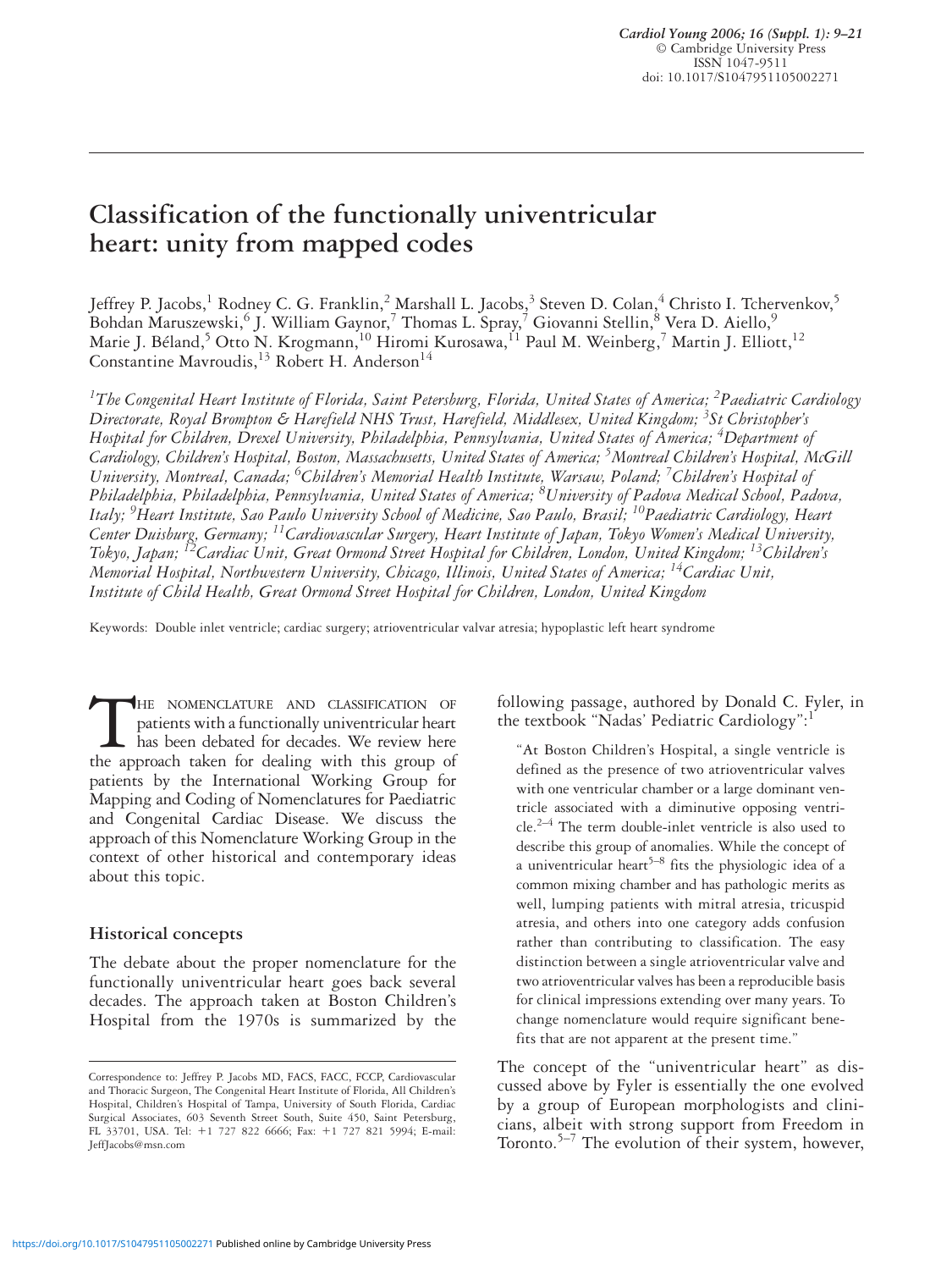depended on emphasizing that, in the hearts under discussion, it was the atrioventricular connection, rather than the heart itself, which was truly univentricular. Thus, in one of the cited works, $8$  the situation was summarized as follows:

"In most hearts with double-inlet connection it is not the ventricles that are univentricular; it is the AV connection. The concept of a univentricular AV connection, then, appropriately groups hearts with double-inlet along with those having absence of one AV connection. It distinguishes this entire group from those other hearts with biventricular AV connections (each atrium connected to its own ventricle). The term "univentricular AV connection" is thus a collective one for all those hearts in which the atria connect to only one ventricle."

With ongoing experience, it has now become clear that many of these hearts with biventricular atrioventricular connections can also lead to a situation which, in terms of physiology, is functionally univentricular. Thus, in the initial review of this supplement, Jacobs and Anderson<sup>9</sup> explain how the term "functionally univentricular heart" allows for the grouping together of hearts in which "one chamber was incapable independently of supporting either the pulmonary or the systemic circulation". This approach is based upon the concept of "*appreciating that the entire ventricular mass was functionally univentricular whenever one or other ventricle was incapable, for whatever reason, of supporting either the systemic or the pulmonary circulation*"*.* <sup>9</sup> The endpoint of this evolutionary journey, therefore, is an approach that permits description of the patients possessing functionally univentricular hearts based upon a clear understanding of the cardiac phenotype, and a detailed description of this cardiac phenotype.

### **Current approaches for creation of databases: The International Paediatric and Congenital Cardiac Code**

There can be little argument that the best methodology to describe any given heart is a detailed description of the cardiac phenotype, as advocated elsewhere in this supplement.<sup>9</sup> In the framework of the multiinstitutional database, nonetheless, pure description of the cardiac phenotype is best augmented by a system of classification that allows grouping of common lesions for various analyses and research studies.

In 1998, the Society of Thoracic Surgeons, together with the European Association for Cardio-Thoracic Surgery, established the International Congenital Heart Surgery Nomenclature and Database Project, seeking to create a common nomenclature and database for congenital cardiac malformations. Such a proposed common nomenclature, along with a common core representing the minimal dataset, were adopted by these two societies and published in  $2000$ .<sup>10</sup> Also in 2000, however, the Association for European Paediatric Cardiology published their suggested system for nomenclature, specifically the European Paediatric Cardiac Code.<sup>11</sup> In the 5 years since this time, the Nomenclature Working  $Group, <sup>12-17</sup>$ established during the World Congress held in Toronto in 2001, has worked to unify these two systems. This has been accomplished by bidirectional crossmapping of the two systems to a common numerical backbone, $10,11$  with additional mapping to incorporate the lists developed for the Canadian Congenital Heart Codes, as yet unpublished, the codes developed in Boston by Donald C. Fyler, and also as yet unpublished, and the 9th and 10th revisions of the International Classification of Diseases, of the World Health Organization. The product of this crossmapping is the International Paediatric and Congenital Cardiac Code**,** which consists of two versions: the surgical version based upon the International Congenital Heart Surgery Nomenclature and Database  $Project<sup>10</sup>$  and the European cardiology version based upon the European Paediatric Cardiac Code.<sup>11</sup> Both versions, in fact, have had considerable input from paediatric cardiologists and cardiac surgeons. The crossmapping was presented at the Second International Summit on Nomenclature for Pediatric and Congenital Heart Disease at The Fourth World Congress of Pediatric Cardiology and Cardiac Surgery, held in Buenos Aires, Argentina, over the period September 18 through 22, 2005, and is available for free download from the Internet at www.ipccc.net.<sup>18</sup>

In this review, we have extracted from the International Paediatric and Congenital Cardiac Code the section developed for patients with functionally univentricular hearts. In order to appreciate this nomenclature, it is necessary first understand the previously published principles and rules relating to four areas of crossmapping:<sup>16</sup>

- Generic terms in the lists, that is terms ending in *NOS* in the surgical lists or (*unspecified*) in the European lists.
- Nonspecific terminology meant to allow further description in the nomenclature lists, that is terms ending in *Other* in the surgical lists or (*DESCRIBE*) in the European lists.
- The meaning of the words *right* and *left*.
- Structural differences between the two systems of nomenclature.

Optimal performance from systems of nomenclature can be expected in an environment where the database, or system for entry of data, has certain standard regulations and requirements. The person entering the data, the coder, must be forced to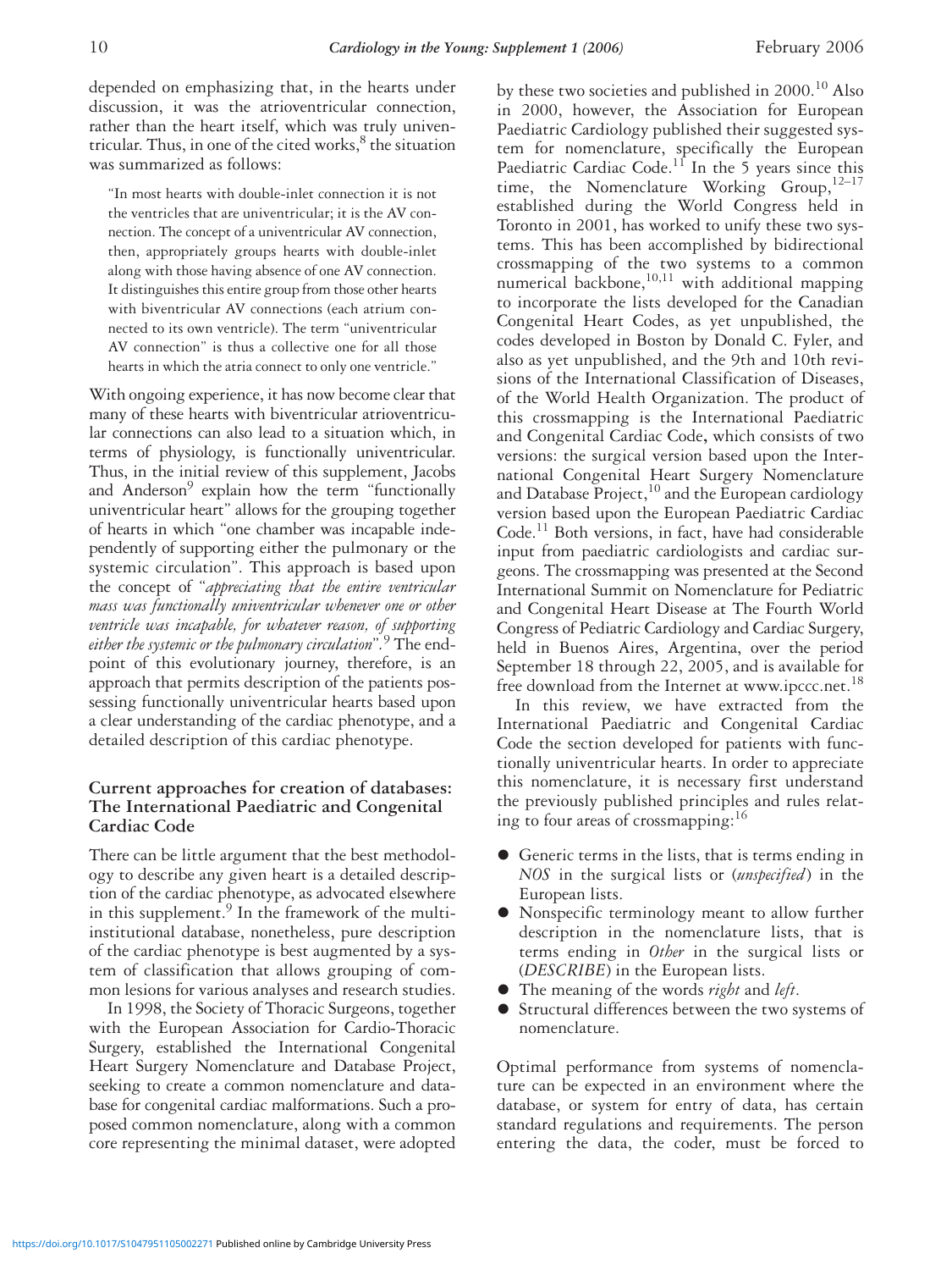choose from the choices in the list of nomenclatures, and not be allowed to type free text directly into the fields for "Diagnoses" and "Procedures". A separate "Comments" field will then allow further free text to add additional description to any individual diagnosis or procedure that has been chosen. The crossmapping, and the systems themselves, will work effectively in environments that follow this basic rule or principle.

This fundamental principle also leads to logical solutions for the first two issues highlighted above.

All terms in the nomenclature lists theoretically end in *NOS* or (*unspecified*), in that one can always create further subdivisions for virtually any diagnosis or procedure. As stated above, therefore, the generic term on its own is self explanatory, without the need for other clarifying nomenclature, such as *NOS* or (*unspecified*) being affixed. These suffixes are consequently not necessary.

The terms ending in *Other* in the surgical lists are problematic for several reasons. The appendage *Other* could confer different meanings to a term depending on the list in which it is included, and any entry containing the appended term *Other* may change meaning over time, as additional terms are added to the parent list from which the term is derived. The purpose and original intent of these appended terms in the surgical lists was to allow for the further description of related terms or choices not appearing in the list, similar to the use of the suffix (*DESCRIBE*) in the European lists. The initial solution proposed for the discrepancy between terms ending in *Other* in the surgical lists, and (*DESCRIBE*) in the European lists, was to convert the terms ending in *Other* in the surgical lists to (*DESCRIBE*), as this would circumvent the above shortcomings and implications inherent in the word *Other*. It is apparent, however, that when the database environment follows the rule discussed above, namely, that no free text is permitted in the fields for "Diagnoses" or "Procedures", then there is no longer a requirement to specify that a family of terms can have further items added. A separate "Comments" field exists to allow further description of any chosen item. Thus, theoretically, all terms in the lists are suffixed with (*DESCRIBE*), and the coder has the option to add further detail to any selected term. As a consequence, generic family terms ending in (*DESCRIBE*) or *Other* become redundant.

When discussing cardiac chambers, such as atriums and ventricles, and spatial relationships, the words *left* and *right* can be confusing. Rules were created, therefore, to provide consistency and accuracy of descriptive terms of anatomical phenotypes. For cardiac chambers, unless otherwise stated, *left* refers to morphologically left, and *right* refers to morphologically right. Thus, left ventricle means the morphologically left ventricle, left atrium refers to the morphologically left atrium, and right atrial appendage refers to the morphologically right atrial appendage, and so on. With regard to the third item, when discussing cardiac chambers, the words *left* and *right* do not imply sidedness or position. If the position or sidedness of a cardiac chamber is to be described, it is necessary to use terms such as *left-sided ventricle*. The term "left ventricle", therefore, merely means the morphologically left ventricle, and does not mean or imply left-sidedness or right-sidedness. Similarly, it does not imply connections to the right or left atrium, or the pulmonary or systemic circulations. In contrast, when describing the superior caval vein, and using the prefix *left* or *right*, it is the spatial position that is being alluded to, rather than any other connection or phenotypic variation that may exist.

The fourth issue evolves from the fact that the structure of the two systems for nomenclature differs fundamentally. This difference is most apparent when comparing the two Long Lists. The nomenclature developed by the International Congenital Heart Surgery Nomenclature and Database Project Committee uses a tree for its hierarchical structure, with an incrementally more complex diagnostic or procedural combination of terms. Each combination is considered a single diagnostic unit, which theoretically would have its own numerical code, had the Committee chosen to create a system of numbers. In contrast, the European Paediatric Cardiac Code is largely constructed in an "atomic" way, so that a complex diagnosis would have separate numerical codes for each element. This means that a map between the two systems leads to a series of codes in the European Code being equivalent to one "unit" of diagnosis in the Surgical Code. The combination from the surgical nomenclature "TGA, VSD – LVOTO" is equivalent to three entries in the European Paediatric Cardiac Code, specifically "Discordant VA connections (01.05.01)", "VSD (07.10.00)", and "Left ventricular outflow tract obstruction (07.09.01)". In the mapping of the Short Lists, this has been addressed by "boxing" together groups of terms from the European Paediatric Cardiac Code, and listing them at the end of the crossmap of the European Paediatric Cardiac Code to the International Congenital Heart Surgery Nomenclature and Database Project as an Appendix, whilst integrating them into the structure of the reverse crossmap. Exceptions to this configuration are a few common combinations of lesions that are so routinely associated with each other that they have been grouped as one discrete diagnosis or procedure in both systems. Examples<sup>16</sup> are "Pulmonary atresia + VSD (including Fallot type) (01.01.06)", or "Arterial and atrial switch procedures (double switch) (12.29.25)."

The Long List established by the surgeons, therefore, is structured on the basis of "molecules" of terms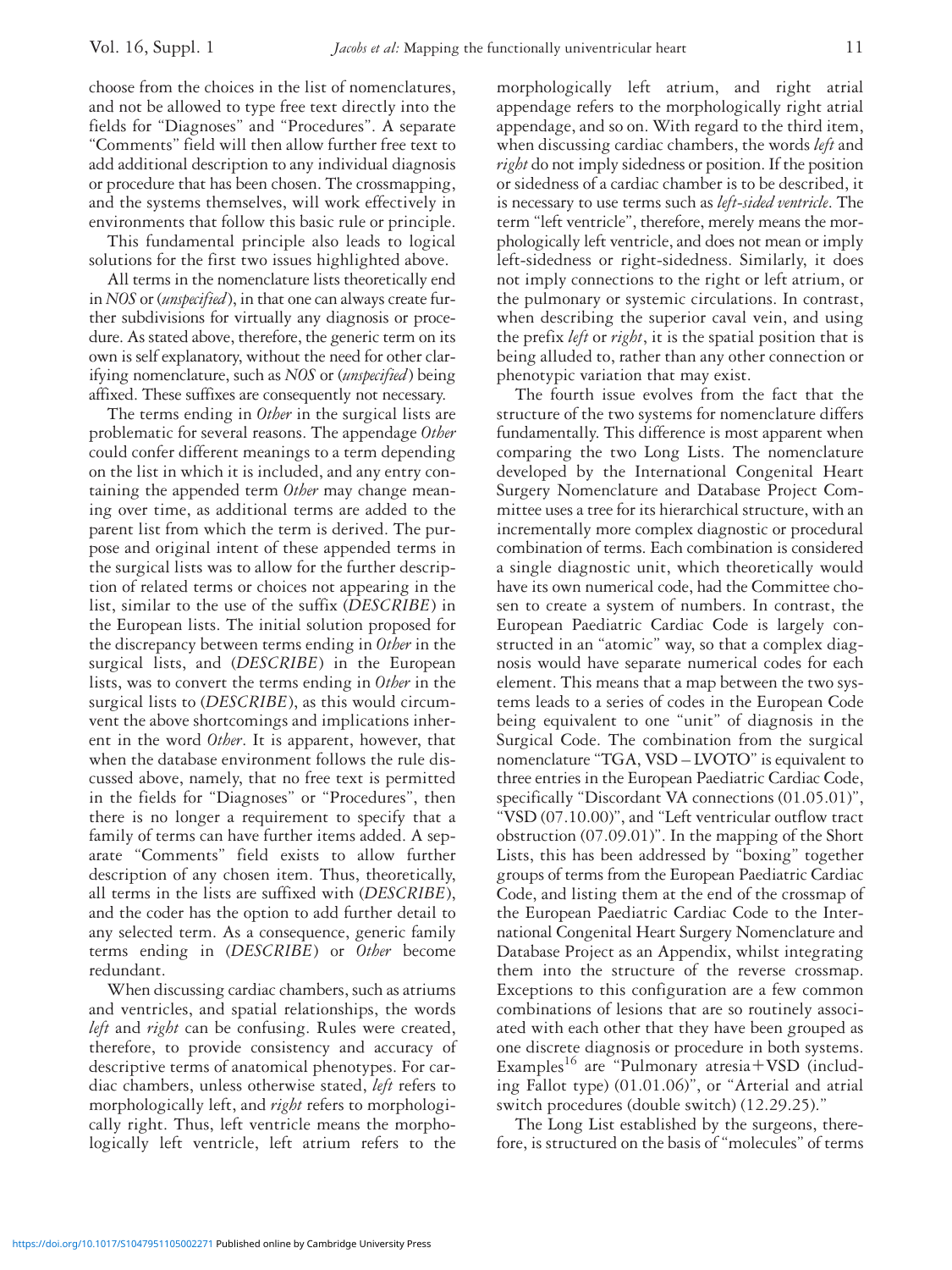commonly found together, whilst the long list of the European Paediatric Cardiac Code takes an atomic approach, and lists each diagnostic element separately.

The surgical Long List thus created, however, is not intended to be all inclusive of every possible molecule. Instead, the intention is to list the more common diagnostic groupings as diagnostic molecules. This surgical Long List, nonetheless, does provide many of the diagnostic atoms needed to code rarer lesions using the atomic approach present in the European Pediatric Cardiac Code. The difference in the two approaches is not problematic. Indeed, it is to be expected, and predicted, by the purpose of each list. The Surgical Long List is trying to allow for common diagnostic and procedural groupings to be grouped together for multi-institutional analysis of databases. The European code was established to be used as a database system and to permit the description of combinations of lesions that are unusual or may never have been previously encountered. Both systems allow for patients with rarer lesions to be coded with the "atomic" approach. In the situation where a patient may be diagnosed with an element that does not have a code, either system will allow for further description to be added in the section provided for "Diagnostic Comments".

The newly developed International Paediatric and Congenital Cardiac Code now provides a common numerical backbone of crossmapped terms that can be accessed from multiple different diagnostic listings. As already discussed, in this review we will highlight the listings developed for patients possessing functionally univentricular hearts.

**The Version of the International Paediatric and Congenital Cardiac Code for the Functionally Univentricular Heart Derived from the Nomenclature of the European Association for Cardio-Thoracic Surgery and the Society of Thoracic Surgeons**

The system uses the term "single ventricle" as synonymous for the functionally univentricular heart. When first published, it was stated that:

"Personal communication with Professor Robert Anderson at the 13th Annual Meeting of The European Association for Cardio-Thoracic Surgery, Glasgow, Scotland, September 5–8, 1999 reveals that Professor Anderson prefers the term "functionally single ventricle" rather than the term "single ventricle" because these hearts generally have a functional single ventricle in addition to a diminutive or hypoplastic ventricle. We agree that the hearts that we classify as single ventricle in reality have a single well-developed ventricle and may also have an additional incomplete, rudimentary, or hypoplastic ventricle. Thus, our concept of single ventricle is consistent with Professor Anderson's concept of functionally single ventricle. Our reluctance to use the term functionally single ventricle in this database scheme stems from the popular use of the term single ventricle in the surgical literature. As these initiatives progress, more debate by surgeons, anatomists, and pediatric cardiologists may result in nomenclature changes that will keep these initiatives as works in progress with the eventual goal of establishing a uniform nomenclature system across geographic boundaries and specialty preferences."

Patients classified in this section of the nomenclature, therefore, include all those who would be coded using the Short List for "Single Ventricle", specifically:

- Single ventricle 01.01.22
- Single ventricle, DILV 01.04.04
- Single ventricle, DIRV 01.04.03
- Single ventricle, Heterotaxia syndrome  $01.01.22 + 03.01.02$
- Single ventricle, Mitral atresia  $01.01.22 + 06.02.01$
- Single ventricle, Tricuspid atresia  $01.01.22 + 06.01.01$
- Single ventricle, Unbalanced AV canal  $01.01.22 + 06.07.26$

This Short List expands to the Long List as shown in Table 1. The Long List itself then has a separate section allowing for the detailed coding of patients with either hypoplastic left heart syndrome (hypoplasia of the left heart), or pulmonary atresia in the setting of an intact ventricular septum. Most of the patients in the first of these groupings, and many of those in the second, are likely to be repaired surgically in a functionally univentricular fashion. These two subsets with hypoplasia of the left or right hearts, nonetheless, also possess their own detailed breakdown within the nomenclature. The person responsible for analyzing the data, therefore, always has the opportunity to group patients coded in this part of the system with those coded explicitly as possessing functionally univentricular hearts for any given analysis. As explained previously:

*The consensus of the Society of Thoracic Surgeons Congenital Heart Surgery Database Committee and representatives from the European Association for Cardio-Thoracic Surgery was that the nomenclature proposal for single ventricle hearts would encompass hearts with double inlet atrioventricular connection (both double inlet left ventricle (DILV) and double inlet right ventricle (DIRV)), hearts with absence of one atrioventricular connection (mitral atresia and tricuspid atresia), hearts with a common atrioventricular valve and only one completely well-developed ventricle (unbalanced*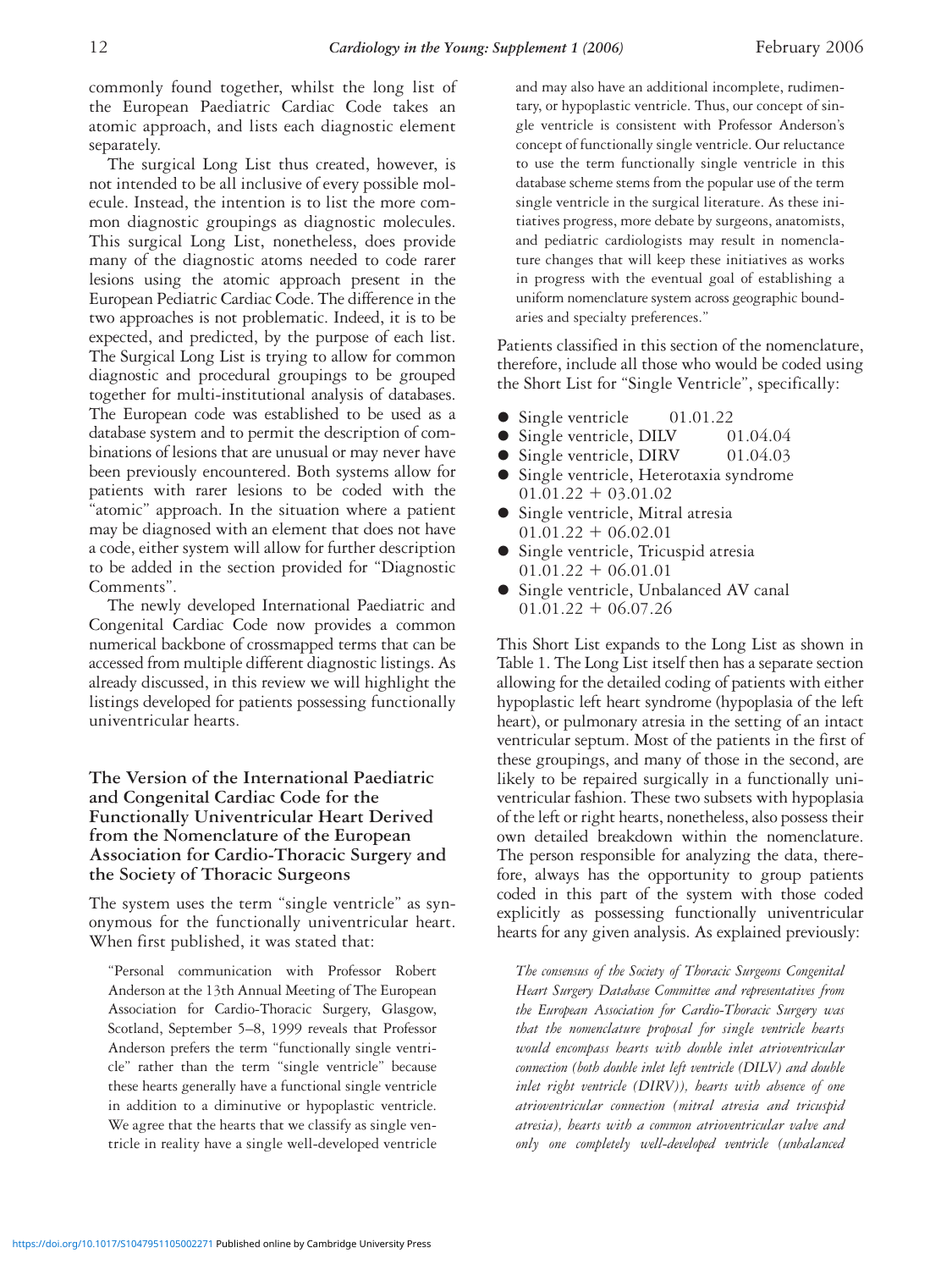*common atrioventricular canal defect), hearts with only one fully well-developed ventricle and heterotaxia syndrome (single ventricle heterotaxia syndrome), and finally other rare forms of univentricular hearts that do not fit in one of the specified major categories. Despite the recognition that hypoplastic left heart syndrome is a common form of univentricular heart, with a single or dominant ventricle of right ventricular morphology, the current nomenclature and database proposal includes an entirely separate section for consideration of hypoplastic left heart syndrome. Also, it is recognized that a considerable variety of other structural cardiac malformations, such as pulmonary atresia with intact ventricular septum, biventricular hearts with straddling atrioventricular valves, and some complex forms of double outlet right ventricle (DORV), may at times be best managed in a fashion similar to that which is used to treat univentricular hearts. Nomenclature for description of those entities, however, is not included in this section."*<sup>19</sup>

The original Short List and Long List developed by the International Congenital Heart Surgery Nomenclature and Database Project Committee<sup>10</sup> has now been utilized in multiple multi-institutional research studies. For example:

- The databases of the members of the European Association for Cardio-Thoracic Surgery and the Society of Thoracic Surgeons which currently track data relative to outcomes from over 50000 surgical procedures carried out in Europe and North America.20–25
- A multi-institutional study of functionally single ventricle via the Pediatric Heart Network.
- The Centers for Disease Control and Prevention birth surveillance research study in which The Metropolitan Atlanta Congenital Defects Program has reclassified more than 11,000 patients according to the surgical system.
- A National Institute of Health grant looking at the relationship of air pollution to the development of congenital cardiac malformations in the fetus (R01ES012967).
- The trial funded by the National Institute of Health, and conduced by the Pediatric Heart Network, comparing construction of a conduit placed from the right ventricular to the pulmonary arteries as opposed to the modified Blalock–Taussig shunt in infants undergoing staged reconstruction with functionally univentricular hearts and hypoplastic left heart syndrome.
- Various software houses have incorporated the Long and Short Lists into their systems to facilitate the above programs.

The original surgical Long List for "single ventricle" has now been modified and improved as a result of the crossmapping and creation of the International

Paediatric and Congenital Cardiac Code (Table 1). These modifications and improvements were all done in a framework that will allow for retention of the structure of the initial database and the research it has spawned thus far.

It should be noted, nonetheless, that some patients with atrioventricular valvar atresia can have biventricular atrioventricular connections, yet still be functionally univentricular. It would be inappropriate to code these within the items offered in Table 1. Patients recognized with such lesions must be described and coded atomically, using any of multiple available diagnostic codes, including the following terms taken from the surgical Long List:

|  | AV connection = Absent left sided AV connection |
|--|-------------------------------------------------|
|  | AV connection $=$ Absent left sided AV          |
|  | connection – univentricular                     |

- $AV connection = Absent left sideed AV connection$ with straddling valve – uniatrial biventricular
- $AV connection = Absent left sided AV connecti$ tion, Right sided atrium to both ventricles
- $AV connection = Absent left sideed AV connection,$ Right sided atrium to LV
- $AV connection = Absent left sideed AV connection,$ Right sided atrium to RV
- $AV connection = Absent left sideed AV connection,$ Right sided atrium to ventricle of indeterminate morphology
- $AV connection = Absent right *AV connection*$
- $AV$  connection = Absent right sided  $AV$ connection – univentricular
- $AV connection = Absent right *AV connection*$ with straddling valve – uniatrial biventricular
- $AV connection = Absent right *RV connection*,$ Left sided atrium to both ventricles
- $AV connection = Absent right *RV* connection,$ Left sided atrium to LV
- $AV connection = Absent right *RV connection*,$ Left sided atrium to RV
- $AV connection = Absent right *RV connection*,$ Left sided atrium to ventricle of indeterminate morphology
- *AV valve, Imperforate*
- AV valve, Imperforate, Left sided AV valve
- AV valve, Imperforate, Mitral valve
- AV valve, Imperforate, Right sided AV valve
- AV valve, Imperforate, Tricuspid valve
- *AV valve overriding*
- AV valve overriding, Left sided AV valve
- AV valve overriding, Mitral valve
- AV valve overriding, Right sided AV valve
- AV valve overriding, Tricuspid valve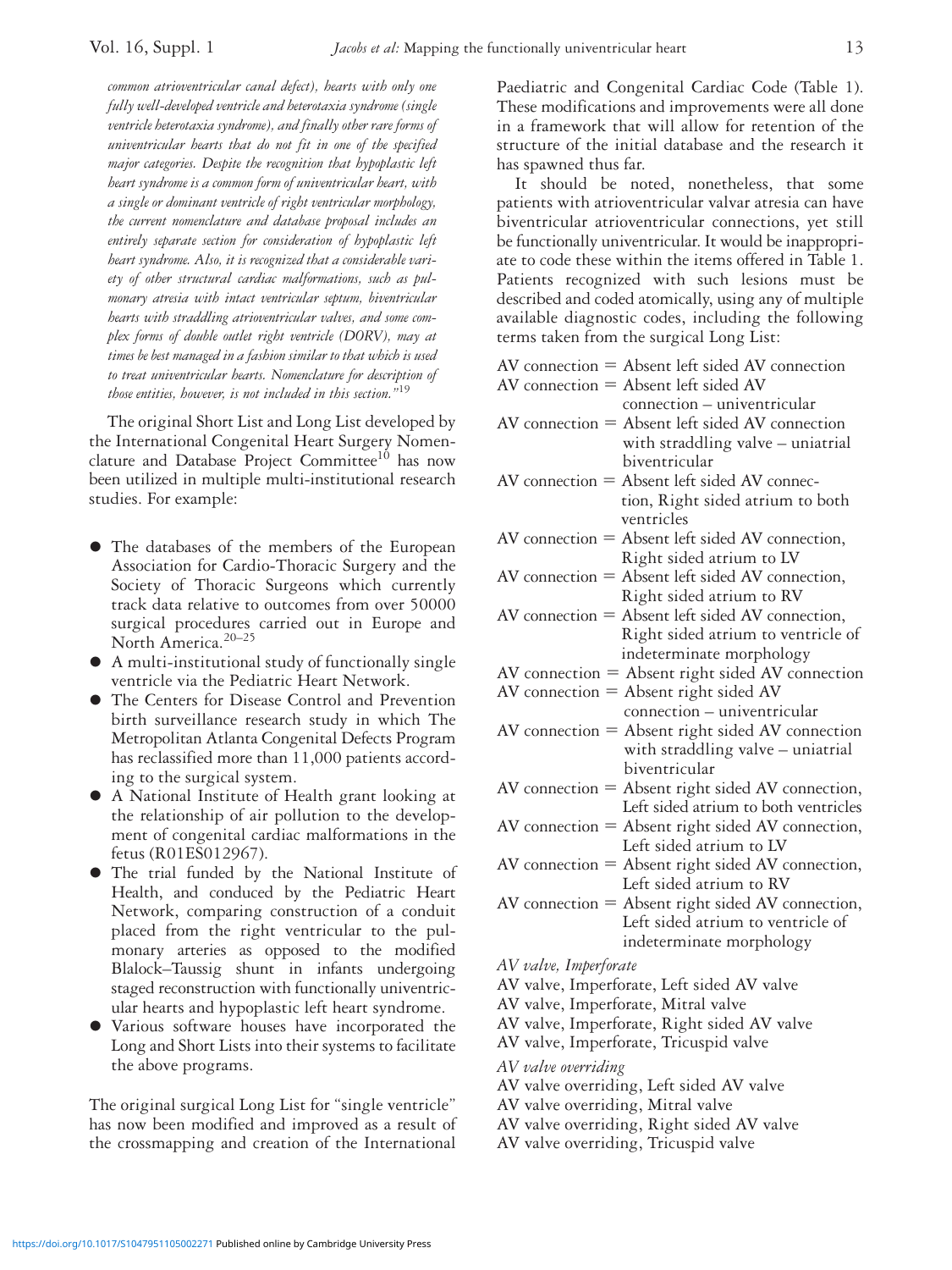AV valve overriding-modifier for degree of override AV valve overriding-modifier for degree of override, Override of AV valve  $\leq 50\%$ AV valve overriding-modifier for degree of override, Override of AV valve  $>90\%$ AV valve overriding-modifier for degree of override, Override of AV valve 50–90%

#### *AV valve straddling*

AV valve straddling, Left sided AV valve AV valve straddling, Mitral valve AV valve straddling, Right sided AV valve AV valve straddling, Tricuspid valve.

### **The Version of the International Paediatric and Congenital Cardiac Code for the Functionally Univentricular Heart Derived from the European Paediatric Cardiac Code of the Association for European Paediatric Cardiology**

The version of the International Paediatric and Congenital Cardiac Code derived from the European Paediatric Cardiac Code is based on an atomic approach that allows explicit description of the cardiac phenotype. In line with the previous discussion, the structure of the European Paediatric Cardiac Code necessitates that, for the most part, combinations of individual codes are used to describe the possible variants of the functionally univentricular heart, with appropriate qualifiers. In contrast to the version prepared for the European Association for Cardio-Thoracic Surgery and the Society of Thoracic Surgeons, the version used by the European Association for Paediatric Cardiology does not subcategorize the various entities described as having a functionally univentricular heart under this specific heading. Rather, this description can be used as an additional descriptor if so wished, using the following terms:

| Functionally univentricular heart       | 01.01.22 |
|-----------------------------------------|----------|
| Ventricular imbalance                   | 07.08.40 |
| Ventricular imbalance: dominant left    | 07.08.41 |
| ventricle + hypoplastic right ventricle |          |
| Ventricular imbalance: dominant right   | 07.08.42 |
| ventricle + hypoplastic left ventricle  |          |
|                                         |          |

The specific lesions are then preferably described independently and in their own right:

| Double inlet ventricle          | 01.01.14 |
|---------------------------------|----------|
| Tricuspid atresia               | 06.01.01 |
| Mitral atresia                  | 06.02.01 |
| Pulmonary atresia + intact      | 01.01.07 |
| ventricular septum              |          |
| Hypoplastic left heart syndrome | 01.01.09 |
| Solitary ventricle of           | 02.03.05 |
| indeterminate morphology        |          |

Of importance is that the version derived from the European Paediatric Cardiac Code uses the sequential segmental approach<sup>26–28</sup> to describe these cardiac malformations by building up the structure of the lesion: atrial arrangement (situs), atrioventricular connection(s), and ventriculo-arterial connection(s), followed by descriptors of various additional anomalies, such as a ventricular septal defect or obstruction within the outflow tracts. Thus, the terms detailed in Table 2 need to be used as a cumulative combination of terms to equate with the lesions listed in Table 1. Both Table 1 and Table 2 are clearly incomplete, as they do not exhaustively describe the many variations of morphology which may be found in hearts producing functionally univentricular physiology. For instance, anomalies of the pulmonary venous connections, and lesions of the aortic arches, are not listed. They need to be coded separately in both the new versions of the International Paediatric and Congenital Cardiac Code.

The revised Short and Long Lists of the European Paediatric Cardiac Code<sup>29</sup> have been downloaded from the internet more than 600 times.<sup>30</sup> The lists have, and are, being used in multiple multi-institutional studies throughout Europe:

- $\bullet$  In the United Kingdom, the Central Cardiac Audit Database uses the Short List as the basis for its national, comprehensive, validated and benchmark driven audit of all paediatric surgical and transcatheter procedures undertaken since 2000, with over 28,000 procedures entered to date.<sup>31</sup>
- Internal quality control for all centres in Germany, with either the Short or Long lists used depending upon the centre.
- In Germany, the "Nationale Register für angeborene Herzfehler" in Berlin uses the Short List for coding all patients with congenital heart disease in Germany – an epidemiological study with over 15,000 patients registered to date.<sup>32</sup>
- In Germany, the "Kompetenznetz angeborene Herzfehler" uses the Short List for a nation-wide scientific network supported by the German government for various specific studies, such as right ventricular function, pulmonary hypertension, tetralogy of Fallot, interatrial communication and so on. $33$
- In the Netherlands, the national registry of congenital heart disease CONCOR (CONgenital CORvitia) has over 6000 patients registered using the Short List.<sup>34</sup>
- The Swiss paediatric cardiology society uses the European Paediatric Cardiac Code Short List for quality control between centres. This is independent and nongovernmental.
- Various software houses have incorporated the Long and Short Lists into their systems to facilitate the above programs.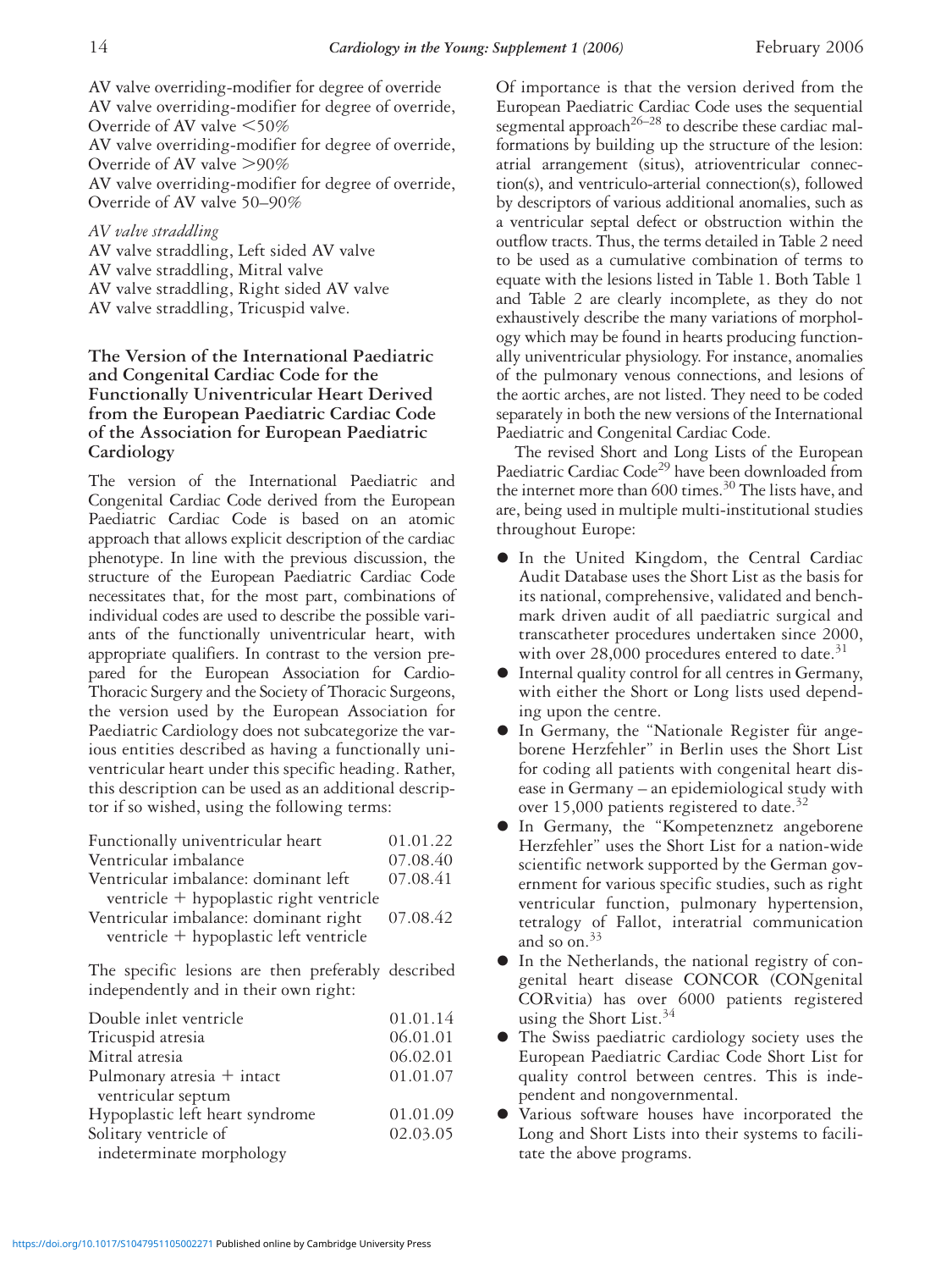### **Summary**

Since 2001, the International Working Group for Mapping and Coding of Nomenclatures for Paediatric and Congenital Cardiac Disease has been working to unify the two distinct systems developed to promote international nomenclature by mapping them to a common numerical backbone. This has resulted in the versions of the International Paediatric and Congenital Cardiac Code derived, on the one hand, from the system initially developed by the European Association for Cardio-Thoracic Surgery and the Society of Thoracic Surgeons, and on the other hand by the Association for European Paediatric Cardiology. This article establishes that this process of unification has been feasible even for such a complex and controversial family of lesions subjectively united by the concept of a functionally univentricular heart. Comparison of the two tables demonstrates that the fundamentally different approaches to nomenclature, one atomic and the other molecular, originally taken by the European Association for Cardio-Thoracic Surgery and the Society of Thoracic Surgeons and the Association for European Paediatric Cardiology in 2000 can be mapped to generate the same numerical codes which are lesion-specific. Either version of the International Paediatric and Congenital Cardiac Code will now allow the coding and description of patients possessing functionally univentricular hearts. With the addition of atomic modifiers and qualifiers, either system will allow for the additional detailed description of the cardiac phenotype, as advocated by Jacobs and Anderson.<sup>9</sup> It must be remembered, for example, that patients with biventricular atrioventricular connections and imperforate atrioventricular valves do rarely present with atrioventricular valvar atresia. These rarer hearts will be coded in either list with specific anatomic terms to describe the cardiac phenotype. Only by recognizing such rarities will we identify eventually the range of anatomic risk factors that contribute to the success or failure of surgical procedures. By sharing a common numerical backbone, nonetheless, these two versions of the International Paediatric and Congenital Cardiac Code make it possible for practitioners using either system to communicate with each other. The aim is to facilitate the detailed description of the cardiac phenotype, while at the same time facilitating meaningful multiinstitutional research.

### **Acknowledgements**

Professor Anderson is supported by grants from the British Heart Foundation together with the Joseph Levy Foundation.

Research at the Institute of Child Health and Great Ormond Street Hospital for Children NHS Trust benefits from R&D funding received from the NHS Executive.

### **References**

- 1. Fyler DC. Single ventricle. In: Nadas' Pediatric Cardiology. Mosby-Year Book, Inc., St. Louis, 1992, pp 649–658.
- van Praagh R, Ongley PA, Swan HJC. Anatomic types of single or common ventricle in man: morphologic and geometric aspects of 60 necropsied cases. Am J Cardiol 1964; 13: 367–386.
- 3. van Praagh R, Plett JA, van Praagh S. Single ventricle. Pathology, embryology, terminology and classification. Herz 1979; 4: 113–150.
- 4. van Praagh R, David I, van Praagh S. What is a ventricle? The single-ventricle trap. Pediatr Cardiol 1982; 2: 79–84.
- 5. Anderson RH, Becker AE, Freedom RM, et al. Problems in the nomenclature of the univentricular heart. Herz 1979; 4: 97–106.
- 6. Wilkinson JL, Becker AE, Tynan M, et al. Nomenclature of the univentricular heart. Herz 1979; 4: 107–112.
- Anderson RH, Macartney FJ, Tynan M, et al. Univentricular atrioventricular connection: the single ventricle trap unsprung. Pediatr Cardiol 1983; 4: 273–280.
- 8. Anderson RH, Becker AE, Tynan M, Macartney FJ, Rigby ML, Wilkinson JL. The univentricular atrioventricular connection: getting to the root of a thorny problem. Am J Cardiol 1984; 54: 822–828.
- 9. Jacobs M, Anderson RH. Nomenclature of the functionally univentricular heart. Cardiol Young 2006; 16 (Suppl I): 3–8*.*
- 10. Mavroudis C, Jacobs JP. Congenital heart surgery nomenclature and database project. Ann Thorac Surg 2000; 69 (Suppl): S1–S372.
- 11. Association for European Paediatric Cardiology. The European Paediatric Cardiac Code. Cardiol Young 2000; 10 (Suppl I): 1–146.
- 12. Franklin RCG, Jacobs JP, Tchervenkov CI, Béland M. Report from the Executive of The International Working Group for Mapping and Coding of Nomenclatures for Paediatric and Congenital Heart Disease: Bidirectional Crossmap of the Short Lists of the European Paediatric Cardiac Code and the International Congenital Heart Surgery Nomenclature and Database Project. Cardiol Young 2002; 12 (Suppl II): II18–II22.
- 13. Franklin RCG, Jacobs JP, Tchervenkov CI, Béland M. European Paediatric Cardiac Code Short List crossmapped to STS/EACTS Short List with ICD-9 & ICD-10 crossmapping. Cardiol Young 2002; 12 (Suppl II): II23–II49.
- 14. Franklin RCG, Jacobs JP, Tchervenkov CI, Béland M. STS/EACTS Short List mapping to European Paediatric Cardiac Code Short List with ICD-9 & ICD-10 crossmapping. Cardiol Young, 2002; 12 (Suppl II): II50–II62.
- 15. Béland M, Jacobs JP, Tchervenkov CI, Franklin RCG. The International Nomenclature Project for Paediatric and Congenital Heart Disease: report from the Executive of The International Working Group for Mapping and Coding of Nomenclatures for Paediatric and Congenital Heart Disease. Cardiol Young 2002; 12: 425–430.
- 16. Franklin RCG, Jacobs JP, Tchervenkov CI, Béland M. The International Nomenclature Project for Pediatric and Congenital Heart Disease: Bidirectional Crossmap of the Short Lists of the European Paediatric Cardiac Code and the International Congenital Heart Surgery Nomenclature and Database Project. Cardiol Young 2002; 12: 431–435.
- 17. Béland MJ, Franklin RCG, Jacobs JP, et al. Update from The International Working Group for Mapping and Coding of Nomenclatures for Paediatric and Congenital Heart Disease. Cardiol Young 2004; 14: 225–229.
- 18. www.ipccc.net, accessed September 16, 2005.
- Jacobs ML, Mayer Jr JE. Congenital Heart Surgery Nomenclature and Database Project: single ventricle. Ann Thorac Surg 2000; 69 (Suppl IV): S197–S204.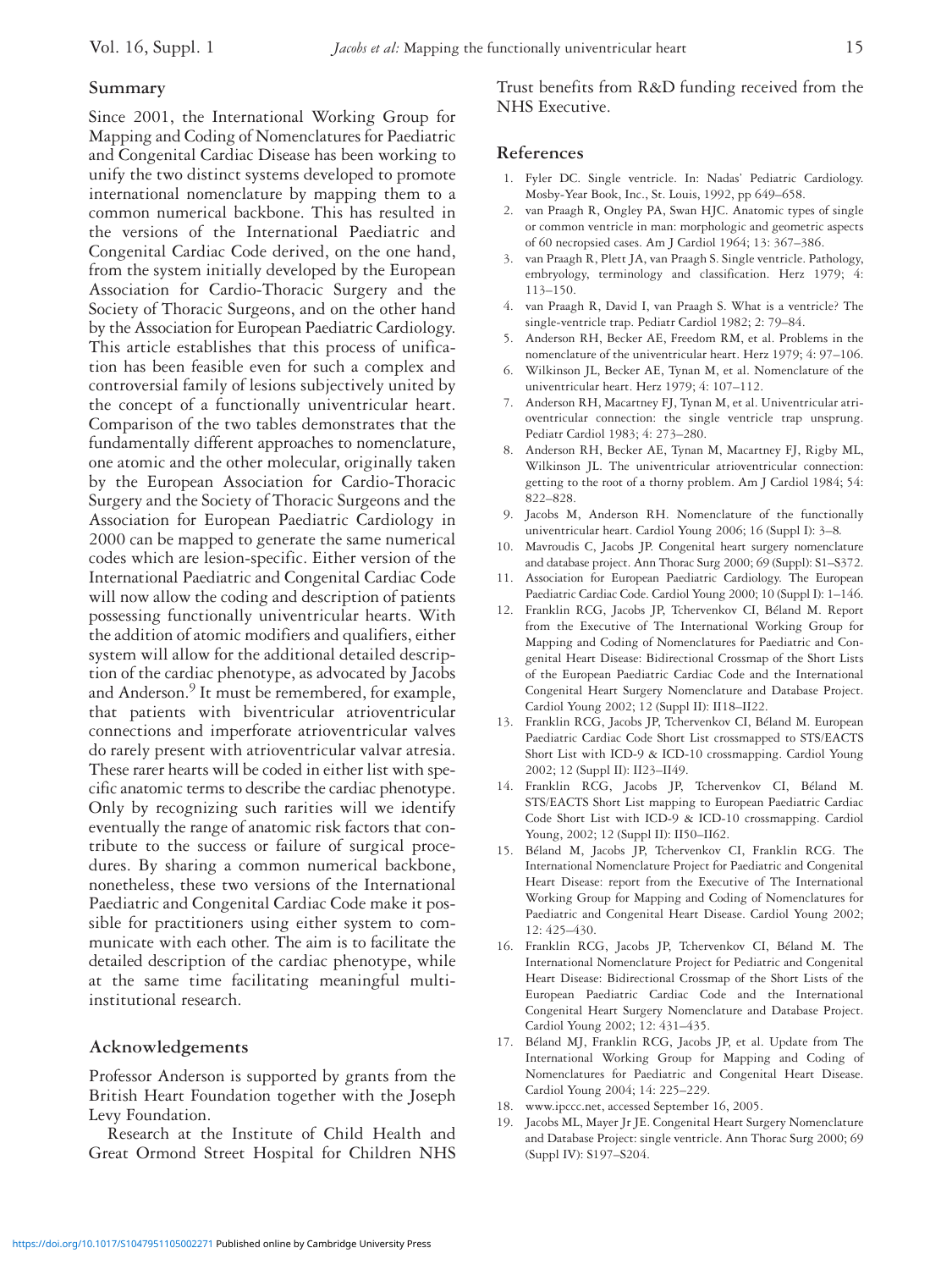- 20. Jacobs JP, Jacobs ML, Mavroudis C, Lacour-Gayet FG. Executive Summary: The Society of Thoracic Surgeons Congenital Heart Surgery Database – Second Harvest – (1998–2001) Beta Site Test. The Society of Thoracic Surgeons (STS) and Duke Clinical Research Institute (DCRI), Duke University Medical Center, Durham, North Carolina, United States, Fall 2002 Harvest.
- 21. Jacobs JP, Jacobs ML, Mavroudis C, Lacour-Gayet FG. Executive Summary: The Society of Thoracic Surgeons Congenital Heart Surgery Database – Third Harvest – (1998–2002). The Society of Thoracic Surgeons (STS) and Duke Clinical Research Institute (DCRI), Duke University Medical Center, Durham, North Carolina, United States, Spring 2003 Harvest.
- 22. Jacobs JP, Jacobs ML, Mavroudis C, Lacour-Gayet FG. Executive Summary: The Society of Thoracic Surgeons Congenital Heart Surgery Database – Fourth Harvest – (2002–2003). The Society of Thoracic Surgeons (STS) and Duke Clinical Research Institute (DCRI), Duke University Medical Center, Durham, North Carolina, United States, Spring 2004 Harvest.
- 23. Jacobs JP, Mavroudis C, Jacobs ML, et al. Lessons learned from the data analysis of the second harvest (1998–2001) of The Society of Thoracic Surgeons (STS) Congenital Heart Surgery Database. Eur J Cardiothorac Surg 2004; 26: 18–37.
- 24. Jacobs JP, Lacour-Gayet FG, Jacobs ML, et al. Initial application in the STS congenital database of complexity adjustment to evaluate surgical case mix and results. Ann Thorac Surg 2005; 79: 1635–1649.
- 25. Jacobs JP, Jacobs ML, Maruszewski B, et al. Current status of The European Association for Cardio-Thoracic Surgery and The

Society Of Thoracic Surgeons Congenital Heart Surgery Database. Ann Thorac Surg 2005; 80: 2278–2283; discussion 2283–2284.

- 26. Macartney FJ. Classification and nomenclature of congenital heart defects. In: Stark J, deLeval M (eds). Surgery for Congenital Heart Defects, 2nd edn. W.B. Saunders Company, Philadelphia, 1994, pp 3–12.
- 27. Anderson RH, Becker AE, Freedom RM, et al. Sequential segmental analysis of congenital heart disease. Pediatr Cardiol 1984; 5: 281–288.
- 28. Wilcox BR, Anderson RH. Surgical Anatomy of the Heart, 2nd edn. Gower Medical Publishing, London, 1992, pp 6-1–6-14.
- 29. Franklin RCG, Anderson RH, Daniëls O, et al. European Paediatric Cardiac Code: the first revision. Cardiol Young 2002; 12 (Suppl II): II23–II200.
- 30. http://www.AEPC.org, accessed September 16, 2005.
- 31. Gibbs JL, Monro JL, Cunningham D, Rickards A. Survival after surgery or therapeutic catheterisation for congenital heart disease in children in the United Kingdom: analysis of the central cardiac audit database for 2000–1. Brit Med J 2004; 328: 611–615.
- 32. http://www.dhzb.de/nationales\_register\_ahf/, accessed September 16, 2005.
- 33. http://www.kompetenznetz-ahf.de, accessed September 16, 2005.
- 34. Vander Velde ET, Vriend JWJ, Mannens MMAM, Uiterwaal CSPM, Brand R, Mulder BJM. CONCOR, an initiative towards a national registry and DNA-bank of patients with congenital heart disease in the Netherlands: Rationale, design and first results. Eur J Epidemiol 2005; 20: 549–557.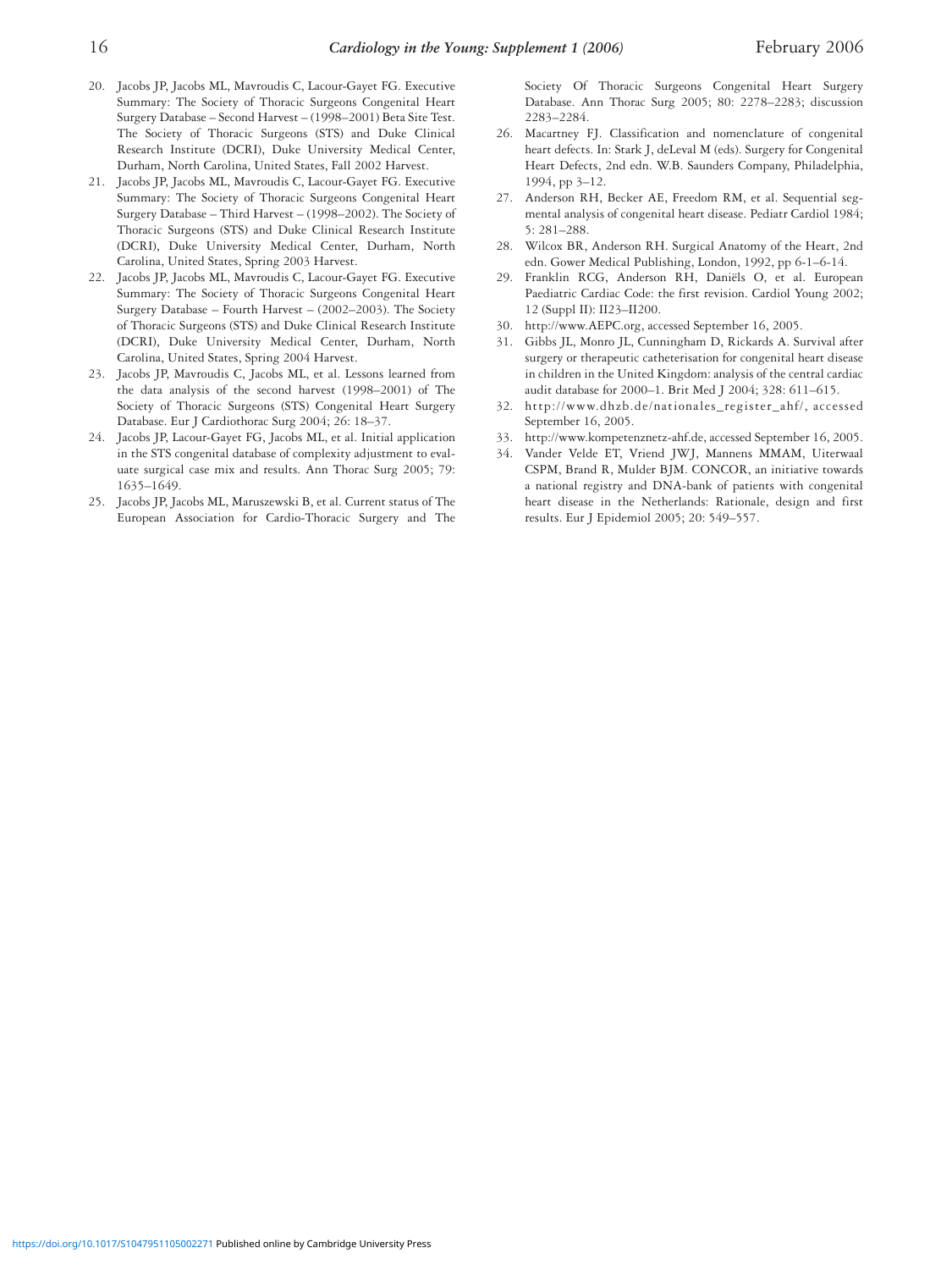Table 1. The European Association for Cardio-Thoracic Surgery – Society of Thoracic Surgeons version of the International Paediatric and Congenital Cardiac Code for the Functionally Univentricular Heart.

| Single ventricle                                                                                                                                                                              | 01.01.22                                                                       |
|-----------------------------------------------------------------------------------------------------------------------------------------------------------------------------------------------|--------------------------------------------------------------------------------|
| Single ventricle, DILV                                                                                                                                                                        | 01.04.04                                                                       |
| Single ventricle, DILV, {SDD}                                                                                                                                                                 | 01.04.04, 01.03.00, 02.03.01, 02.06.02, 01.05.01                               |
| Single ventricle, DIIV, {SDD}, Subaortic RV outlet chamber with VSD (Bulboventricular foramen)                                                                                                | 01.04.04, 01.03.00, 02.03.01, 02.06.02, 01.05.01, 07.02.00, 07.10.00           |
| Single ventricle, DILV, {SDD}, Subaortic RV outlet chamber with VSD (Bulboventricular foramen),<br>Nonrestrictive bulboventricular foramen                                                    | 01.04.04, 01.03.00, 02.03.01, 02.06.02, 01.05.01, 07.02.00, 07.14.04           |
| Single ventricle, DILV, {SDD}, Subaortic RV outlet chamber with VSD (Bulboventricular foramen),<br>Nonrestrictive bulboventricular foramen and no pulmonary atresia and no pulmonary stenosis | 01.04.04, 01.03.00, 02.03.01, 02.06.02, 01.05.01, 07.02.00, 07.14.04, 09.05.94 |
| Single ventricle, DILV, {SDD}, Subaortic RV outlet chamber with VSD (Bulboventricular foramen),<br>Nonrestrictive bulboventricular foramen and pulmonary atresia                              | 01.04.04, 01.03.00, 02.03.01, 02.06.02, 01.05.01, 07.02.00, 07.14.04, 09.05.11 |
| Single ventricle, DILV, {SDD}, Subaortic RV outlet chamber with VSD (Bulboventricular foramen),<br>Nonrestrictive bulboventricular foramen and pulmonary stenosis                             | 01.04.04, 01.03.00, 02.03.01, 02.06.02, 01.05.01, 07.02.00, 07.14.04, 09.05.92 |
| Single ventricle, DILV, {SDD}, Subaortic RV outlet chamber with VSD (Bulboventricular foramen),<br>Restrictive bulboventricular foramen                                                       | 01.04.04, 01.03.00, 02.03.01, 02.06.02, 01.05.01, 07.02.00, 07.14.01           |
| Single ventricle, DILV, {SDD}, Subaortic RV outlet chamber with VSD (Bulboventricular foramen),<br>Restrictive bulboventricular foramen and no pulmonary atresia and no pulmonary stenosis    | 01.04.04, 01.03.00, 02.03.01, 02.06.02, 01.05.01, 07.02.00, 07.14.01, 09.05.94 |
| Single ventricle, DILV, {SDD}, Subaortic RV outlet chamber with VSD (Bulboventricular foramen),<br>Restrictive bulboventricular foramen and pulmonary atresia                                 | 01.04.04, 01.03.00, 02.03.01, 02.06.02, 01.05.01, 07.02.00, 07.14.01, 09.05.11 |
| Single ventricle, DILV, {SDD}, Subaortic RV outlet chamber with VSD (Bulboventricular foramen),<br>Restrictive bulboventricular foramen and pulmonary stenosis                                | 01.04.04, 01.03.00, 02.03.01, 02.06.02, 01.05.01, 07.02.00, 07.14.01, 09.05.92 |
| Single ventricle, DILV, {SDN} ({SDS}) (Subpulmonary RV outlet chamber)                                                                                                                        | 01.04.04, 01.03.00, 02.03.01, 01.05.00, 07.02.00                               |
| Single ventricle, DILV, {SDN} ({SDS}) (Subpulmonary RV outlet chamber), (Holmes heart)                                                                                                        | 01.04.04, 01.03.00, 02.03.01, 01.05.00, 07.02.00                               |
| Single ventricle, DILV, {SLL}                                                                                                                                                                 | 01.04.04, 01.03.00, 02.03.02, 02.06.04, 01.05.01                               |
| Single ventricle, DILV, {SLL}, Subaortic RV outlet chamber with VSD (Bulboventricular foramen)                                                                                                | 01.04.04, 01.03.00, 02.03.02, 02.06.04, 01.05.01, 07.02.00, 07.10.00           |
| Single ventricle, DILV, {SLL}, Subaortic RV outlet chamber with VSD (Bulboventricular foramen),<br>Nonrestrictive bulboventricular foramen                                                    | 01.04.04, 01.03.00, 02.03.02, 02.06.04, 01.05.01, 07.02.00, 07.14.04           |
| Single ventricle, DILV, {SLL}, Subaortic RV outlet chamber with VSD (Bulboventricular foramen),<br>Nonrestrictive bulboventricular foramen and no pulmonary atresia and no pulmonary stenosis | 01.04.04, 01.03.00, 02.03.02, 02.06.04, 01.05.01, 07.02.00, 07.14.04, 09.05.94 |
| Single ventricle, DILV, {SLL}, Subaortic RV outlet chamber with VSD (Bulboventricular foramen),<br>Nonrestrictive bulboventricular foramen and pulmonary atresia                              | 01.04.04, 01.03.00, 02.03.02, 02.06.04, 01.05.01, 07.02.00, 07.14.04, 09.05.11 |
| Single ventricle, DILV, {SLL}, Subaortic RV outlet chamber with VSD (Bulboventricular foramen),<br>Nonrestrictive bulboventricular foramen and pulmonary stenosis                             | 01.04.04, 01.03.00, 02.03.02, 02.06.04, 01.05.01, 07.02.00, 07.14.04, 09.05.92 |
| Single ventricle, DILV, {SLL}, Subaortic RV outlet chamber with VSD (Bulboventricular foramen),<br>Restrictive bulboventricular foramen Restrictive bulboventricular foramen                  | 01.04.04, 01.03.00, 02.03.02, 02.06.04, 01.05.01, 07.02.00, 07.14.01           |
| Single ventricle, DILV, {SLL}, Subaortic RV outlet chamber with VSD (Bulboventricular foramen),<br>Restrictive bulboventricular foramen and no pulmonary atresia and no pulmonary stenosis    | 01.04.04, 01.03.00, 02.03.02, 02.06.04, 01.05.01, 07.02.00, 07.14.01, 09.05.94 |

*(Continued)*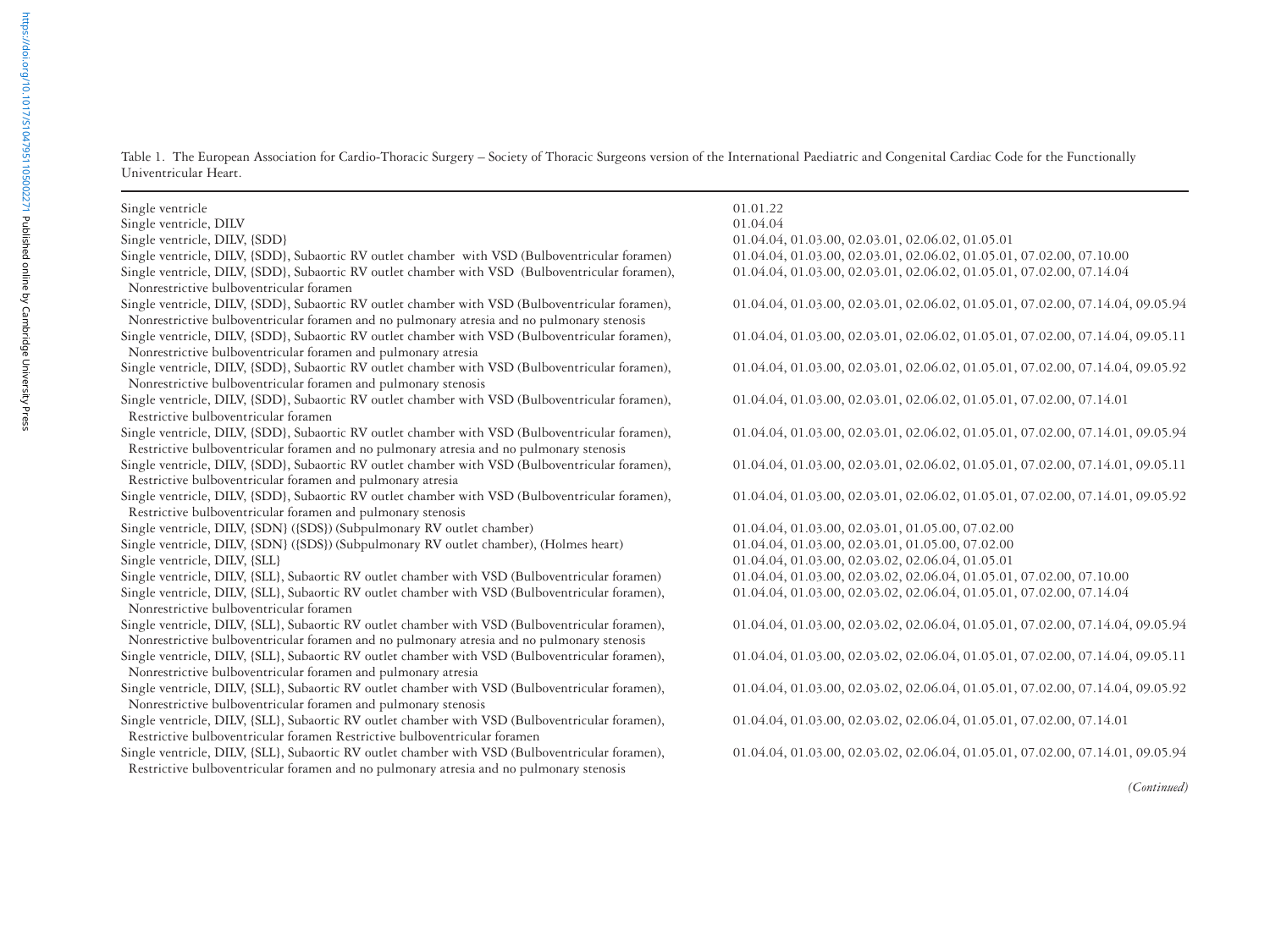#### Table 1. (Continued)

Single ventricle, DILV, {SLL}, Subaortic RV outlet chamber with VSD (Bulboventricular foramen), 01.04.04, 01.03.00, 02.03.02, 02.06.04, 01.05.01, 07.02.00, 07.14.01, 09.05.11 Restrictive bulboventricular foramen and pulmonary atresia Single ventricle, DILV, {SLL}, Subaortic RV outlet chamber with VSD (Bulboventricular foramen), 01.04.04, 01.03.00, 02.03.02, 02.06.04, 01.05.01, 07.02.00, 07.14.01, 09.05.92 Restrictive bulboventricular foramen and pulmonary stenosis Single ventricle, DILV, DOLV 01.04.04, 01.05.03 Single ventricle, DILV, DORV 01.04.04, 01.01.04 Single ventricle, DIRV 01.04.03 Single ventricle, DIRV, DOLV 01.04.03, 01.05.03 Single ventricle, DIRV, DORV 01.04.03, 01.01.04 Single ventricle, DIRV, Subaortic LV outlet chamber with VSD ("Bulboventricular foramen") 01.04.03, 01.05.00, 07.07.00, 07.10.00 Single ventricle, DIRV, Subaortic LV outlet chamber with VSD ("Bulboventricular foramen"), 01.04.03, 01.05.00, 07.07.00,07.14.04 Nonrestrictive VSDSingle ventricle, DIRV, Subaortic LV outlet chamber with VSD ("Bulboventricular foramen"), Restrictive VSD 01.04.03, 01.05.00, 07.07.00, 07.14.01 Single ventricle, Double inlet ventricle (DIV) of indeterminate ventricular morphology 01.04.05 Single ventricle, Heterotaxia syndrome 01.01.22, 03.01.02 Single ventricle, Heterotaxia syndrome, DORV, CAVC (CAVSD), Asplenia (Right isomerism) 01.01.22, 03.01.02, 01.01.04, 06.06.00, 03.01.04 Single ventricle, Heterotaxia syndrome, DORV, CAVC (CAVSD), Polysplenia (Left isomerism) 01.01.22, 03.01.02, 01.01.04, 06.06.00, 03.01.05 Single ventricle, Heterotaxia syndrome, Single LV 01.01.22, 03.01.02, 02.04.08 Single ventricle, Mitral atresia 01.01.22, 06.02.01 Single ventricle, Mitral atresia, {SDN} 01.01.22, 06.02.01, 01.03.00, 02.03.01, 01.05.00 Single ventricle, Mitral atresia, {SLL} (Corrected transposition and right-sided atrioventricular valve atresia) \*\*01.01.22, 01.03.00, 01.01.03, 06.02.02, 02.06.04, 02.03.02 Single ventricle, Mitral atresia, {SLL} (Corrected transposition and right-sided atrioventricular valve atresia),  $*01.01.22, 01.03.00, 01.01.03, 06.02.02, 02.06.04, 02.03.02, 09.05.94$ No Pulmonary atresia or pulmonary stenosis Single ventricle, Mitral atresia, {SLL} (Corrected transposition andright-sided atrioventricular valve atresia), \*\*01.01.22, 01.03.00, 01.01.03, 06.02.02, 02.06.04, 02.03.02, 09.05.11 Pulmonary atresia Single ventricle, Mitral atresia, {SLL} (Corrected transposition and right-sided atrioventricular valve atresia), \*\*01.01.22, 01.03.00, 01.01.03, 06.02.02, 02.06.04, 02.03.02, 09.05.92 Pulmonary stenosis Single ventricle, Mitral atresia, DORV 01.01.22, 06.02.01, 01.01.04 Single ventricle, Mitral atresia-modifier, Dominant left ventricle 07.08.41 Single ventricle, Mitral atresia-modifier, Dominant right ventricle 07.08.42 Single ventricle, Tricuspid atresia 01.01.22, 06.01.01 Single ventricle, Tricuspid atresia (Right-sided atrioventricular valve atresia) 01.01.22, 06.01.01, 01.04.06 Single ventricle, Tricuspid atresia (Right-sided atrioventricular valve atresia), Type 1a {SDS} (No TGA with 01.01.22, 01.03.00, 06.01.01, 01.04.06, 01.05.00, 09.05.11 pulmonary atresia) Single ventricle, Tricuspid atresia (Right-sided atrioventricular valve atresia), Type 1b {SDS} (No TGA with 01.01.22, 01.03.00, 06.01.01, 01.04.06, 01.05.00, 09.10.11, 07.14.01

pulmonary hypoplasia and with a small VSD)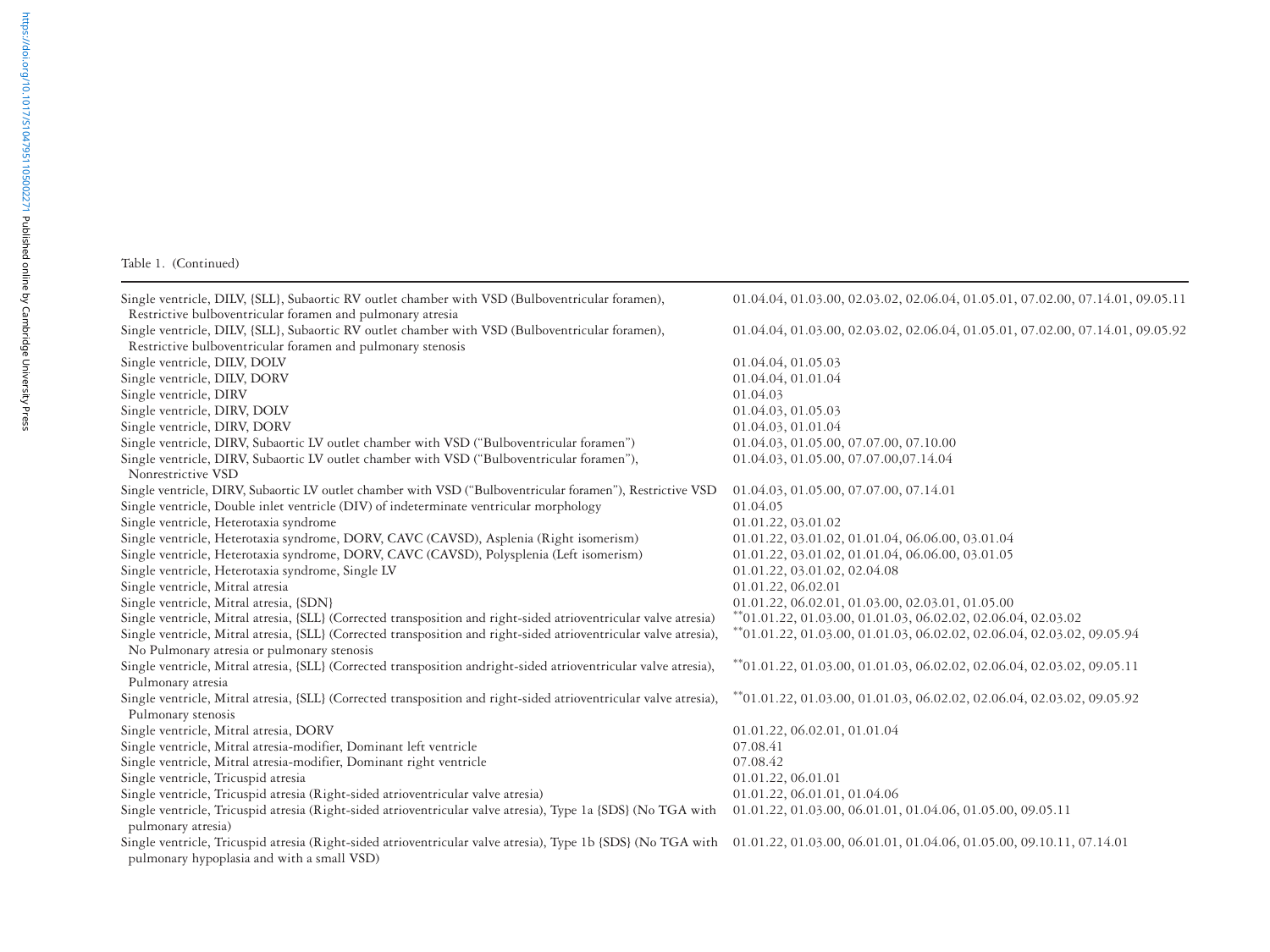| Single ventricle, Tricuspid atresia (Right-sided atrioventricular valve atresia), Type 1c (SDS) (No TGA with<br>no pulmonary hypoplasia and with a large VSD) | $01.01.22, 01.03.00, 06.01.01, 01.04.06, 01.05.00, 09.10.11 + Q1.90.81, 07.14.04$     |
|---------------------------------------------------------------------------------------------------------------------------------------------------------------|---------------------------------------------------------------------------------------|
| Single ventricle, Tricuspid atresia (Right-sided atrioventricular valve atresia), Type 2a (SDD) (D-TGA with                                                   | 01.01.22, 01.03.00, 06.01.01, 01.04.06, 01.05.01, 09.05.11, 02.06.02                  |
| pulmonary atresia)                                                                                                                                            |                                                                                       |
| Single ventricle, Tricuspid atresia (Right-sided atrioventricular valve atresia), Type 2b (SDD) (D-TGA with                                                   | 01.01.22, 01.03.00, 06.01.01, 01.04.06, 01.05.01, 09.05.92, 02.06.02                  |
| pulmonary or subpulmonary stenosis)                                                                                                                           |                                                                                       |
| Single ventricle, Tricuspid atresia (Right-sided atrioventricular valve atresia), Type 2c {SDD} (D-TGA with                                                   | $01.01.22, 01.03.00, 06.01.01, 01.04.06, 01.05.01, 02.06.02, 09.05.94 + Q1.60.31$     |
| large pulmonary artery and unrestricted pulmonary blood flow)                                                                                                 |                                                                                       |
| Single ventricle, Tricuspid atresia (Right-sided atrioventricular valve atresia), Type 3a (SDL) (L-TGA with                                                   | 01.01.22, 01.03.00, 06.01.01, 01.04.06, 01.05.01, 02.06.04, 09.05.92                  |
| pulmonary or subpulmonary stenosis)                                                                                                                           |                                                                                       |
| Single ventricle, Tricuspid atresia (Right-sided atrioventricular valve atresia), Type 3b {SDL} (L-TGA with                                                   | 01.01.22, 01.03.00, 06.01.01, 01.04.06, 01.05.01, 02.06.04, 07.09.00                  |
| subaortic stenosis)                                                                                                                                           |                                                                                       |
| Single ventricle, Tricuspid atresia (Right-sided atrioventricular valve atresia), Type 3-With pulmonary                                                       | 01.01.22, 01.03.00, 06.01.01, 01.04.06, 01.05.01, 02.06.04, 09.05.11                  |
| atresia {SDL} (L-TGA with pulmonary atresia)                                                                                                                  |                                                                                       |
| Single ventricle, Tricuspid atresia-Corrected transposition and left-sided atrioventricular valve atresia, (SLL)                                              | $^{**}$ 01.01.22, 01.03.00, 01.01.03, 06.01.02, 02.06.04, 02.03.02                    |
| Single ventricle, Tricuspid atresia-Corrected transposition and transleft-sided atrioventricular valve atresia,                                               | **01.01.22, 01.03.00, 01.01.03, 06.01.02, 02.06.04, 02.03.02, 09.05.11                |
| {SLL}, With pulmonary atresia                                                                                                                                 |                                                                                       |
| Single ventricle, Tricuspid atresia-Corrected transposition and left-sided atrioventricular valve atresia, {SLL},                                             | $*$ <sup>*</sup> 01.01.22, 01.03.00, 01.01.03, 06.01.02, 02.06.04, 02.03.02, 09.05.92 |
| With pulmonary or subpulmonary stenosis                                                                                                                       |                                                                                       |
| Single ventricle, Tricuspid atresia-Corrected transposition and left-sided atrioventricular valve atresia, {SLL},                                             | $^{**}$ 01.01.22, 01.03.00, 01.01.03, 06.01.02, 02.06.04, 02.03.02, 07.09.00          |
| With subaortic stenosis                                                                                                                                       |                                                                                       |
| Single ventricle, Tricuspid atresia-modifier, Dominant left ventricle                                                                                         | 07.08.41                                                                              |
| Single ventricle, Tricuspid atresia-modifier, Dominant right ventricle                                                                                        | 07.08.42                                                                              |
| Single ventricle, Unbalanced AV canal defect (Unbalanced atrioventricular septal defect)                                                                      | 01.01.22, 06.07.26                                                                    |
| Single ventricle, Unbalanced AV canal defect (Unbalanced atrioventricular septal defect), Left dominant                                                       | 06.07.06                                                                              |
| Single ventricle, Unbalanced AV canal defect (Unbalanced atrioventricular septal defect), Right dominant                                                      | 06.07.05                                                                              |
| Single ventricle, Ventricular morphology uncertain                                                                                                            | 01.01.22, 07.08.44                                                                    |
| Single ventricle, Ventricular morphology uncertain, Indeterminate ventricular morphology                                                                      | 01.01.22, 07.08.47                                                                    |
| Single ventricle, Ventricular morphology uncertain, Mostly left ventricle                                                                                     | 01.01.22, 07.08.45                                                                    |
| Single ventricle, Ventricular morphology uncertain, Mostly right ventricle                                                                                    | 01.01.22, 07.08.46                                                                    |
|                                                                                                                                                               |                                                                                       |

\*\*The term congenitally corrected transposition is synonymous with discordant atrioventricular and ventriculo-arterial connections. The term can only be used in conjunction with tricuspid or mitral atresia if there is an imperforate atretic valve. In other cases of atresia, the atrioventricular connection is absent and therefore cannot be "discordant", and the term congenitally corrected transposition does not apply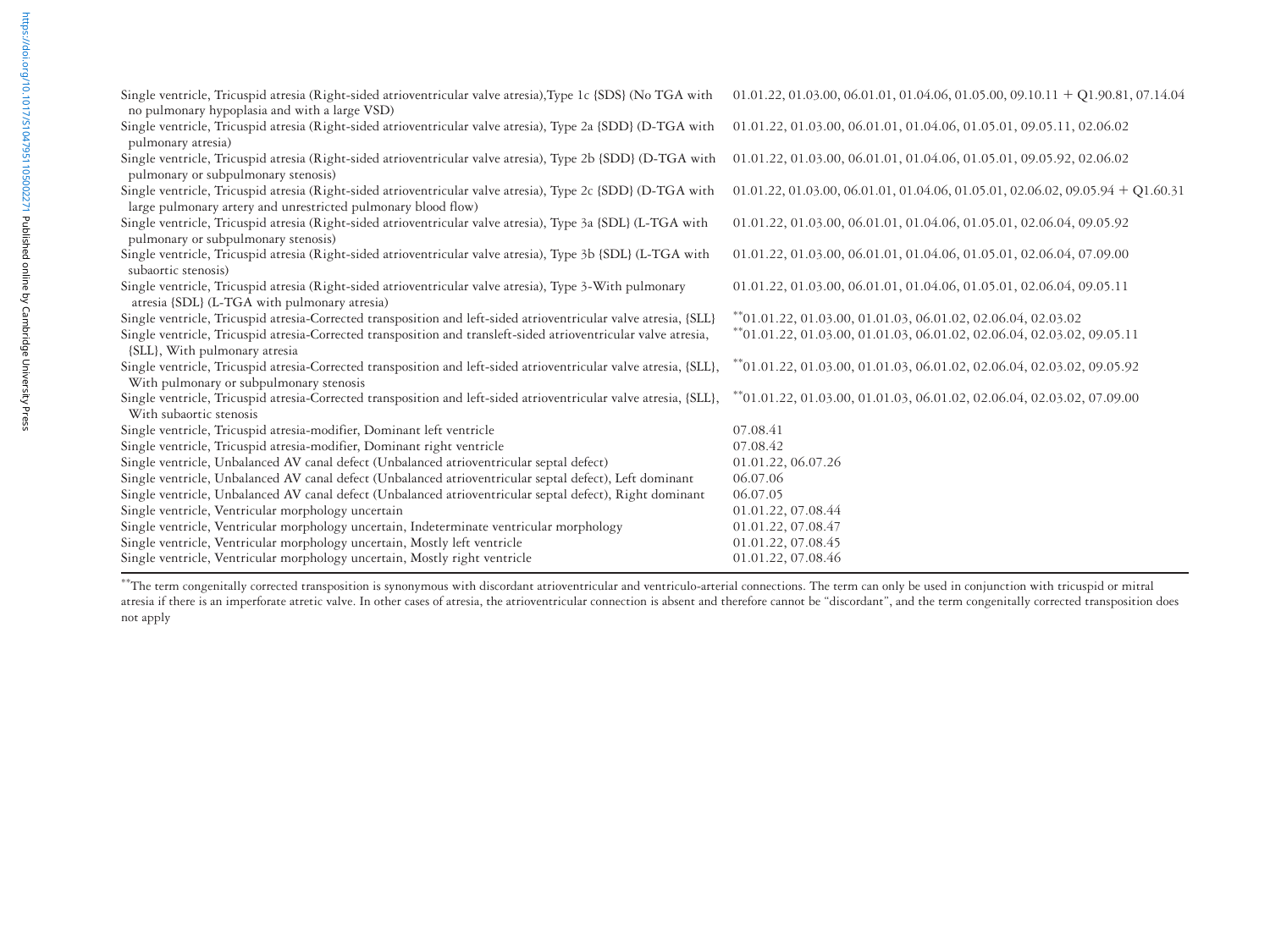## 20 *Cardiology in the Young: Supplement 1 (2006)* February 2006

Table 2. The Association for European Paediatric Cardiology derived version of the International Paediatric and Congenital Cardiac Code for the Functionally Univentricular Heart.

| Atrial arrangement (situs)                                                              |             |
|-----------------------------------------------------------------------------------------|-------------|
| Usual atrial arrangement (atrial situs solitus)                                         | 01.03.00    |
| Mirror image atrial arrangement (atrial situs inversus)                                 | 01.03.01    |
| Visceral heterotaxy (abnormal arrangement thoraco-abdominal organs)                     | 03.01.02    |
| Right isomerism ("asplenia")                                                            | 03.01.04    |
| Left isomerism ("polysplenia")                                                          | 03.01.05    |
|                                                                                         |             |
| Double inlet ventricle<br>Double inlet ventricle                                        | 01.01.14    |
| Double inlet right ventricle                                                            | 01.04.03    |
|                                                                                         |             |
| Double inlet left ventricle                                                             | 01.04.04    |
| Double inlet to solitary ventricle of indeterminate morphology                          | 01.04.05    |
| Two AV valves in double inlet ventricle                                                 | 01.06.01    |
| Common AV orifice in double inlet ventricle                                             | 01.06.02    |
| Tricuspid atresia                                                                       |             |
| Tricuspid atresia                                                                       | 06.01.01    |
| Absent right-sided AV connection (univentricular)                                       | 01.04.12    |
| Absent right-sided AV connection with straddling valve (uniatrial biventricular)        | 01.04.15    |
| Left-sided atrium to left ventricle                                                     | 01.04.06    |
| Left-sided atrium to right ventricle                                                    | 01.04.07    |
| Left-sided atrium to both ventricles                                                    | 01.04.17    |
| Left-sided atrium to ventricle of indeterminate morphology                              | 01.04.08    |
| Mitral Atresia                                                                          |             |
| Mitral atresia                                                                          | 06.02.01    |
| Absent left-sided AV connection (univentricular)                                        | 01.04.13    |
| Absent left-sided AV connection with straddling valve (uniatrial biventricular)         | 01.04.16    |
|                                                                                         | 01.04.09    |
| Right-sided atrium to right ventricle                                                   |             |
| Right-sided atrium to left ventricle                                                    | 01.04.10    |
| Right-sided atrium to both ventricles                                                   | 01.04.18    |
| Right-sided atrium to ventricle of indeterminate morphology                             | 01.04.11    |
| Ventriculo-arterial connection(s)                                                       |             |
| Concordant VA connections                                                               | 01.05.00    |
| Discordant VA connections (TGA)                                                         | 01.05.01    |
| Double outlet right ventricle                                                           | 01.01.04    |
| Double outlet left ventricle                                                            | 01.05.03    |
| Common arterial trunk (truncus arteriosus)                                              | 09.01.01    |
| Single outlet VA connection via aorta (pulmonary atresia)                               | 01.05.32    |
|                                                                                         |             |
| Single outlet VA connection via pulmonary trunk (aortic atresia)                        | 01.05.33    |
| Solitary arterial trunk (absent intrapericardial pulmonary arteries)                    | 09.07.26    |
| Congenitally corrected transposition of great arteries (discordant AV & VA connections) | 01.01.03    |
| Ventricular topology                                                                    |             |
| Right hand pattern ventricular topology                                                 | 02.03.01    |
| Left hand pattern ventricular topology                                                  | 02.03.02    |
| Relationship of aortic orifice with respect to pulmonary orifice                        |             |
| Aortic orifice posterior right with respect to pulmonary orifice (normal)               | 02.06.00    |
| Aortic orifice right side-by-side with respect to pulmonary orifice                     | 02.06.01    |
| Aortic orifice anterior right with respect to pulmonary orifice                         | 02.06.02    |
| Aortic orifice anterior with respect to pulmonary orifice                               | 02.06.03    |
| Aortic orifice anterior left with respect to pulmonary orifice                          | 02.06.04    |
|                                                                                         |             |
| Aortic orifice left side-by-side with respect to pulmonary orifice                      | 02.06.05    |
| Aortic orifice posterior left with respect to pulmonary orifice                         | 02.06.06    |
| Additional selected lesions and characteristics in functionally univentricular hearts   |             |
| Right ventricular hypoplasia                                                            | 07.02.00    |
| Left ventricular hypoplasia                                                             | 07.07.00    |
| Tricuspid valve atretic (imperforate)                                                   | 06.01.02    |
| Mitral valve atretic (imperforate)                                                      | 06.02.02    |
| Atrioventricular septal defect                                                          | 06.06.00    |
| AVSD with ventricular imbalance                                                         | 06.07.26    |
|                                                                                         | 06.07.05    |
| AVSD with ventricular imbalance: dominant right ventricle, hypoplastic left ventricle   | 06.07.06    |
| AVSD with ventricular imbalance: dominant left ventricle, hypoplastic right ventricle   |             |
|                                                                                         | (Continued) |